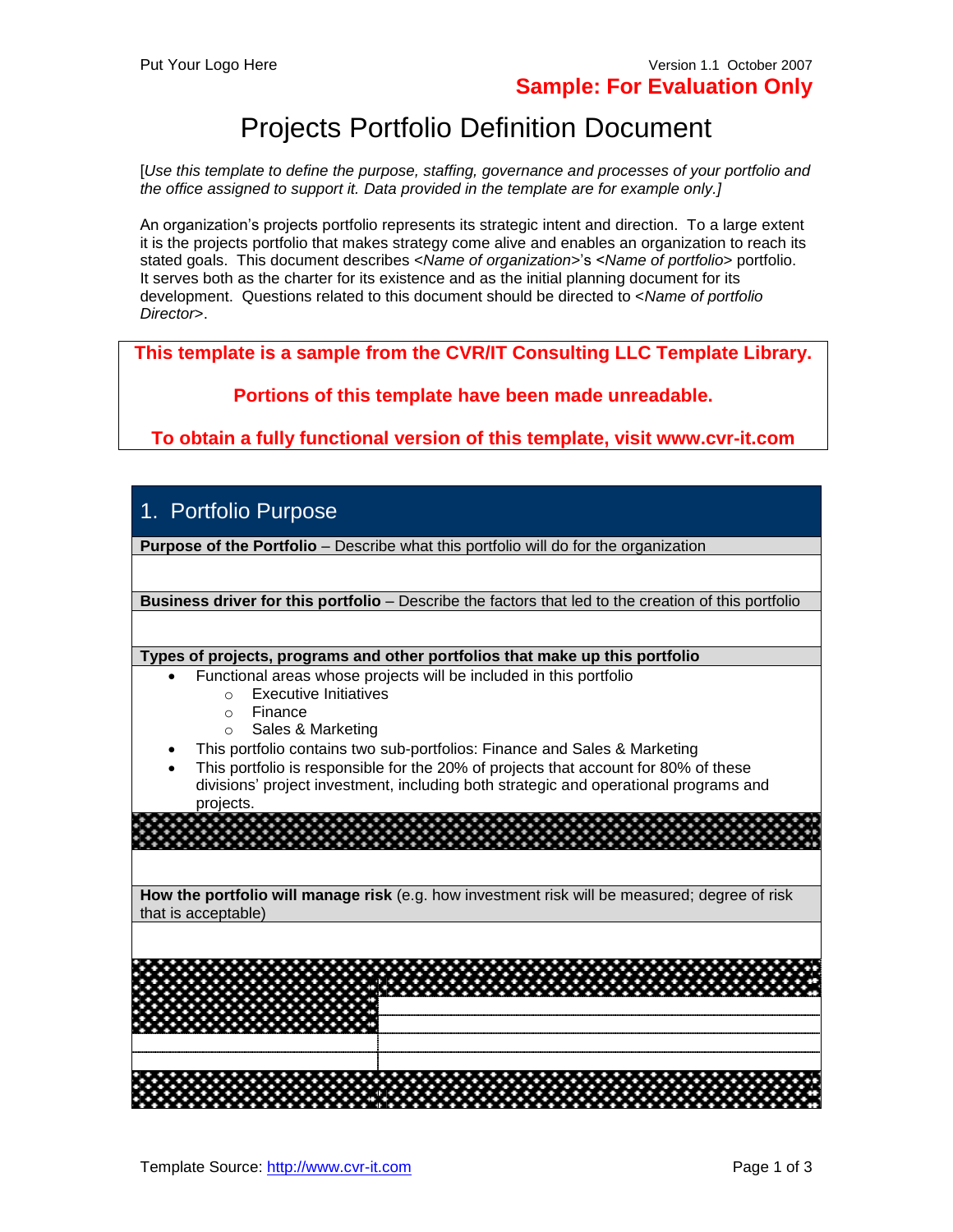## 2. Portfolio Stakeholders and Governance

**Who is the portfolio Sponsor?** (i.e. the person or group who requested that the portfolio be created and is ultimately responsible for its success or failure)

### **Governance; who monitors the portfolio, how and when?**

The Portfolio Review Board will meet quarterly to review portfolio results and to hear plans for any change (e.g. new projects or project terminations)

**Primary portfolio stakeholders** (e.g. functional groups)